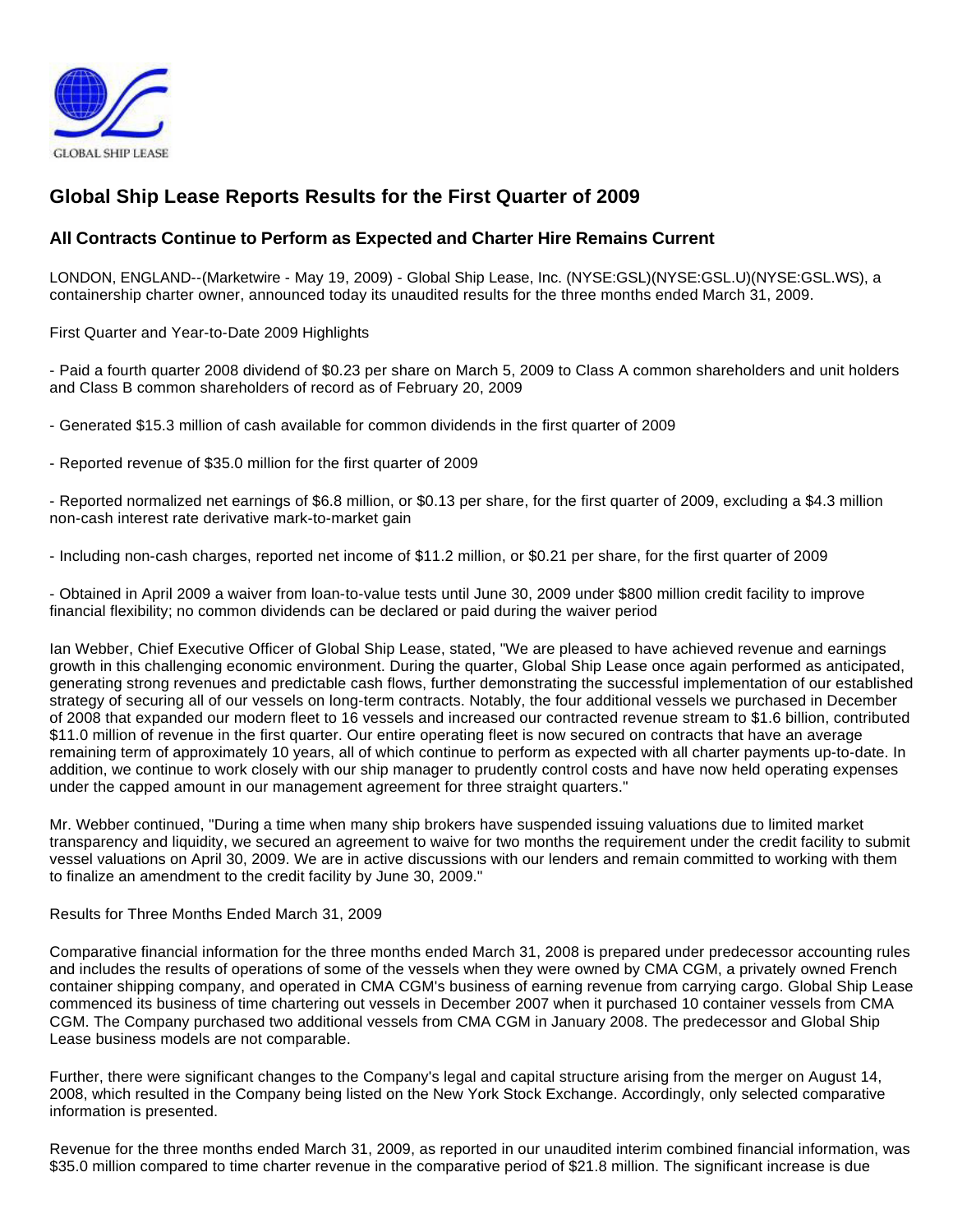primarily to the inclusion of four additional vessels from December 2008. Normalized net earnings were \$6.8 million after adjusting for a non cash mark-to-market gain of \$4.3 million on our interest rate derivatives. The reported net income was \$11.2 million.

| SELECTED FINANCIAL DATA - UNAUDITED<br>(thousands of U.S. dollars except per share data)                                                                                                                                           | Three<br>months<br>ended<br>March 31, March 31,<br>2009 | Three<br>months<br>ended<br>2008 |
|------------------------------------------------------------------------------------------------------------------------------------------------------------------------------------------------------------------------------------|---------------------------------------------------------|----------------------------------|
| Revenue (1)<br>Operating Income (1)<br>Net Income (1)<br>Earnings per $A$ and $B$ share $(2)$<br>Normalised net earnings (2)(3)<br>Normalised earnings per $A$ and $B$ share $(2)$ $(3)$<br>Cash available for distribution (2)(3) | 35,008<br>11,153<br>0.21<br>6.844<br>0.13<br>15,302     | 21,822<br>13,416 9,234<br>1,286  |

- (1) Comparative data for the three months ended March 31, 2008 relates to the time charter business of the Company only and excludes the results from the containerized transportation undertaken by the predecessor group.
- (2) Comparative data is not presented due to the significant changes to the legal and capital structure arising from the merger on August 14, 2008 resulting in the Company being listed on the New York Stock Exchange.
- (3) Normalized net earnings, normalized earnings per share, and cash available for distribution are non-U.S. Generally Accepted Accounting Principles (US GAAP) measures, as explained further in this press release and a reconciliation is provided to the interim unaudited financial information.

#### Revenue and Utilization

Global Ship Lease owned sixteen vessels throughout the first quarter of 2009. The fleet generated revenue from fixed rate long-term time charters of \$35.0 million in the three months ended March 31, 2009, up significantly from time charter revenue of \$21.8 million for the comparative period in 2008 due mainly to the purchase of four additional ships in December 2008. During the three months ended March 31, 2009 there were 34 unplanned off-hire days out of 1,440 ownership days, representing utilization of 98%. In the comparable period of 2008, there were 1,067 ownership days, with 15 planned off-hire days for a dry-docking and 4 unplanned days, representing utilization of 98%. There were 4,416 ownership days in the year ended December 31, 2008, with 15 planned off-hire days for a dry-docking and 30 unplanned days, representing utilization of 99%.

#### Vessel Operating Expenses

Vessel operating expenses, which include costs of crew, lubricating oil, spares and insurance, were \$10.7 million for the three months ended March 31, 2009. Excluding \$0.5 million nonrecurring insurance related charges in the period, the average cost per ownership day was \$7,076, up 3% from the average daily cost of \$6,873 for the previous quarter, and up 5% from the average daily cost of \$6,714 for the comparative period in 2008. These increases were primarily due to higher crew costs in the intervening period and the incremental costs of the four larger vessels that joined the fleet in December 2008, including, for example, additional lubricating oil consumption. Vessel operating expenses include regular ship operating costs under Global Ship Lease's ship management agreements and are at less than the capped amounts included in these agreements.

#### **Depreciation**

Depreciation was \$8.8 million for the three months ended March 31, 2009, including the effect of the purchase during December 2008 of four additional vessels. Depreciation was \$4.8 million for the time charter business in the comparative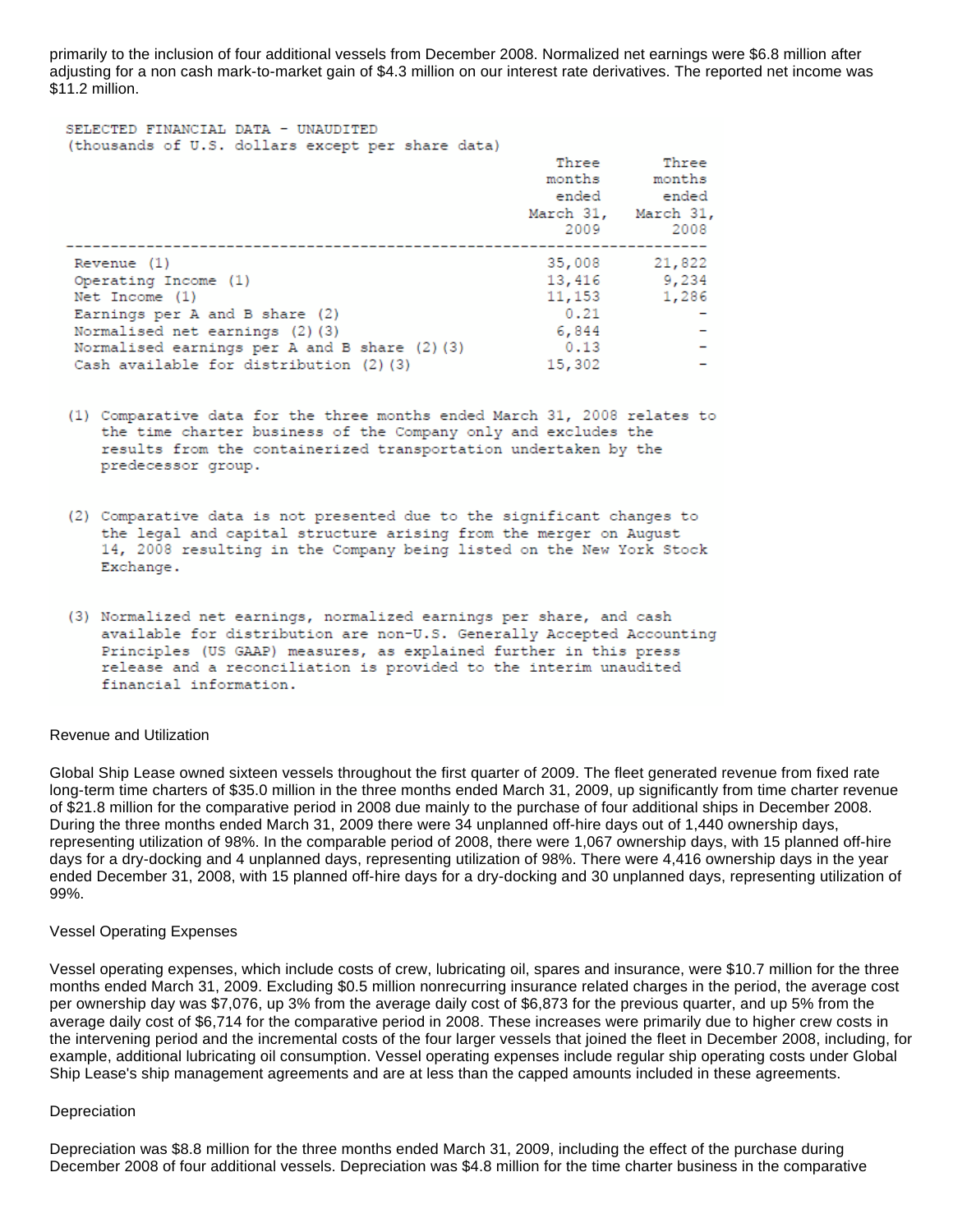### period in 2008.

### General and Administrative Costs

General and administrative costs incurred were \$2.1 million in the first quarter of 2009 compared to \$0.7 million in the comparable period in 2008 when the Company was a wholly-owned private subsidiary of CMA CGM.

### Interest Expense

Net interest expense, excluding the effect of interest rates derivatives, which do not qualify for hedge accounting, for the three months ended March 31, 2009 was \$4.5 million based on the Company's borrowings under its credit facility of \$542.1 million and \$48.0 million preferred shares throughout the quarter. Net interest expense in the comparative period in 2008 was \$7.9 million based on borrowings of \$578.0 million throughout the quarter at significantly higher prevailing interest rates.

### Change in Fair Value of Financial Instruments

The Company hedges the majority of its interest rate exposure by entering into derivatives that swap floating rate debt for fixed rate debt to provide long-term stability and predictability to cash flows. As these hedges do not qualify for hedge accounting under US GAAP, the outstanding hedges are marked to market at each period end with any change in the fair value being booked to the income and expenditure account. The change in the fair value created a \$2.3 million gain in the three months ended March 31, 2009, reflecting the increase in LIBOR and movements in the forward curve for interest rates. Of this amount, a \$2.0 million charge represents settlements of swaps in the period, leaving a \$4.3 million gain in the unrealized balance sheet position. Mark-to-market adjustments have no impact on operating performance or cash generation and do not affect the Company's ability to make distributions to shareholders.

### Net Earnings

Normalized net earnings were \$6.8 million, or \$0.13 per Class A and B common share, for the quarter ended March 31, 2009 excluding the \$4.3 million non-cash interest rate derivative mark-to-market gain.

Including non-cash charges, the Company reported net income of \$11.2 million for the first quarter of 2009, or \$0.21 per Class A and B common share.

Normalized net earnings and normalized earnings per share are non-US GAAP measures and are reconciled to the interim unaudited financial information in this press release. We believe that they are useful measures with which to assess the Company's financial performance as they adjust for non-cash non-operating items that do not affect the Company's ability to make distributions on common shares.

### Credit Facility

On April 29, 2009, due to current challenges in the ship valuation environment, Global Ship Lease agreed with its lenders under its amended \$800.0 million credit agreement, to waive for two months the requirement under the credit facility to submit vessel valuations and undertake the consequent loan-to-value test. Valuations were otherwise due by April 30, 2009. The Company has commenced discussions with its lenders to finalize an amendment to the credit facility to address the situation. The facility will bear an interest margin of 2.75% over LIBOR during this waiver period.

Management expects that an agreement will be reached with the Company's lenders and, accordingly, the interim unaudited combined financial information have been prepared on a going concern basis. In the event that the Company does not successfully amend the facility agreement by June 30, 2009 or agree a further waiver of the need to perform loan to value tests, and its loan to value ratio is above 100%, the lenders may declare an event of default and accelerate some or all of the debt. Any amount of the long term debt which is declared to be immediately repayable will be reclassified as current.

### Dividend

Global Ship Lease has agreed with its lenders that it will not declare or pay any dividend to common shareholders during the waiver period noted above. The board of directors will review the dividend policy once an amendment to the credit facility has been agreed with the bank group.

### Cash Available for Common Dividends

Cash available for common dividends was \$15.3 million for the three months ended March 31, 2009. Cash available for common dividends is a non-US GAAP measure and is reconciled to the interim unaudited financial information further in this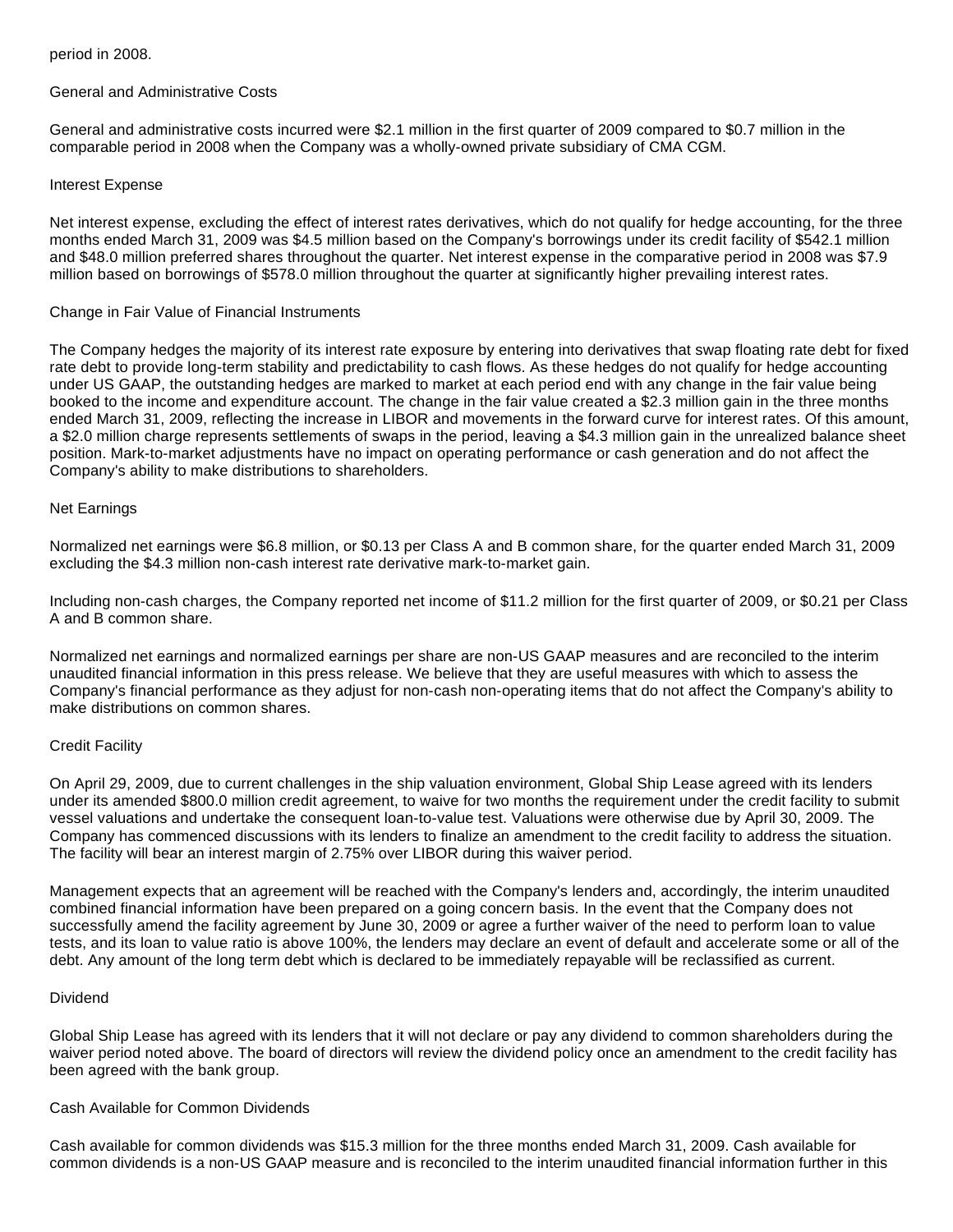press release. We believe that it is a useful measure with which to assess the Company's operating performance as it adjusts for the effect of non-cash items that do not affect the Company's ability to make distributions on common shares.

#### Fleet Utilization

The table below shows vessel utilization for first quarter of 2009, the first quarter of 2008 and for the year ended December 31, 2008. Unplanned offhire for the first quarter of 2009 was 34 days, including 18 days for drydock and associated repair following a grounding and a seven day deviation to land a sick crew member.

|                                                                                    | Three<br>March | Three<br>months months<br>ended ended ended<br>March<br>31, 2009 31, 2008 | Year<br>Dec 31,<br>2008 |
|------------------------------------------------------------------------------------|----------------|---------------------------------------------------------------------------|-------------------------|
| Ownership days<br>Planned offhire - scheduled drydock<br>Unplanned offhire - other | (34)           | 1,440 1,067 4,416<br>$-$ (15) (15)<br>(5)                                 | (30)                    |
| Operating days                                                                     |                | 1,406 1,047 4,371                                                         |                         |
| Utilization                                                                        | 97.6%          | 98.1%                                                                     | 99.0%                   |

Fleet

The following table provides information about the on-the-water fleet of 16 vessels all chartered to CMA CGM.

| Vessel Name (\$) in TEUs(1) Built by GSL (years) Rate (\$) |             | Capacity Year Purchase Date Duration Charter | Charter<br>Remaining Daily<br>---------------- |               |
|------------------------------------------------------------|-------------|----------------------------------------------|------------------------------------------------|---------------|
| Ville d'Orion                                              | 4,113 1997  | December 2007                                |                                                | 4 \$28,500    |
| Ville d'Aquarius 4,113 1996                                |             | December 2007                                |                                                | 4 \$28,500    |
| CMA CGM Matisse                                            | 2,262 1999  | December 2007                                |                                                | 8 \$18,465    |
| CMA CGM Utrillo 2,262 1999                                 |             | December 2007                                |                                                | 8 \$18,465    |
| Delmas Keta                                                | 2,207 2003  | December 2007                                |                                                | 9 \$18,465    |
| Julie Delmas                                               | 2,207 2002  | December 2007                                |                                                | 9 \$18,465    |
| Kumasi                                                     | 2,207 2002  | December 2007                                |                                                | $9$ \$18,465  |
| Marie Delmas                                               | 2,207 2002  | December 2007                                |                                                | $9$ $$18,465$ |
| CMA CGM La Tour 2,272 2001                                 |             | December 2007                                | 8 \$18,465                                     |               |
| CMA CGM Manet                                              | 2,272 2001  | December 2007                                |                                                | 8 \$18,465    |
| CMA CGM Alcazar 5,100 2007                                 |             | January 2008                                 |                                                | 12 \$33,750   |
| CMA CGM Chateau d'lf                                       | 5,100 2007  | January 2008                                 |                                                | 12 \$33,750   |
| CMA CGM Thalassa                                           | 10,960 2008 | December 2008                                | 17 \$47,200                                    |               |
| CMA CGM Jamaica                                            | 4,298 2006  | December 2008                                |                                                | 14 \$25,350   |
| CMA CGM Sambhar                                            | 4,045 2006  | December 2008                                |                                                | 14 \$25,350   |
| CMA CGM America                                            | 4,045 2006  | December 2008                                |                                                | 14 \$25,350   |
|                                                            |             |                                              |                                                |               |

(1) Twenty-foot Equivalent Units.

The following table provides information about the contracted fleet.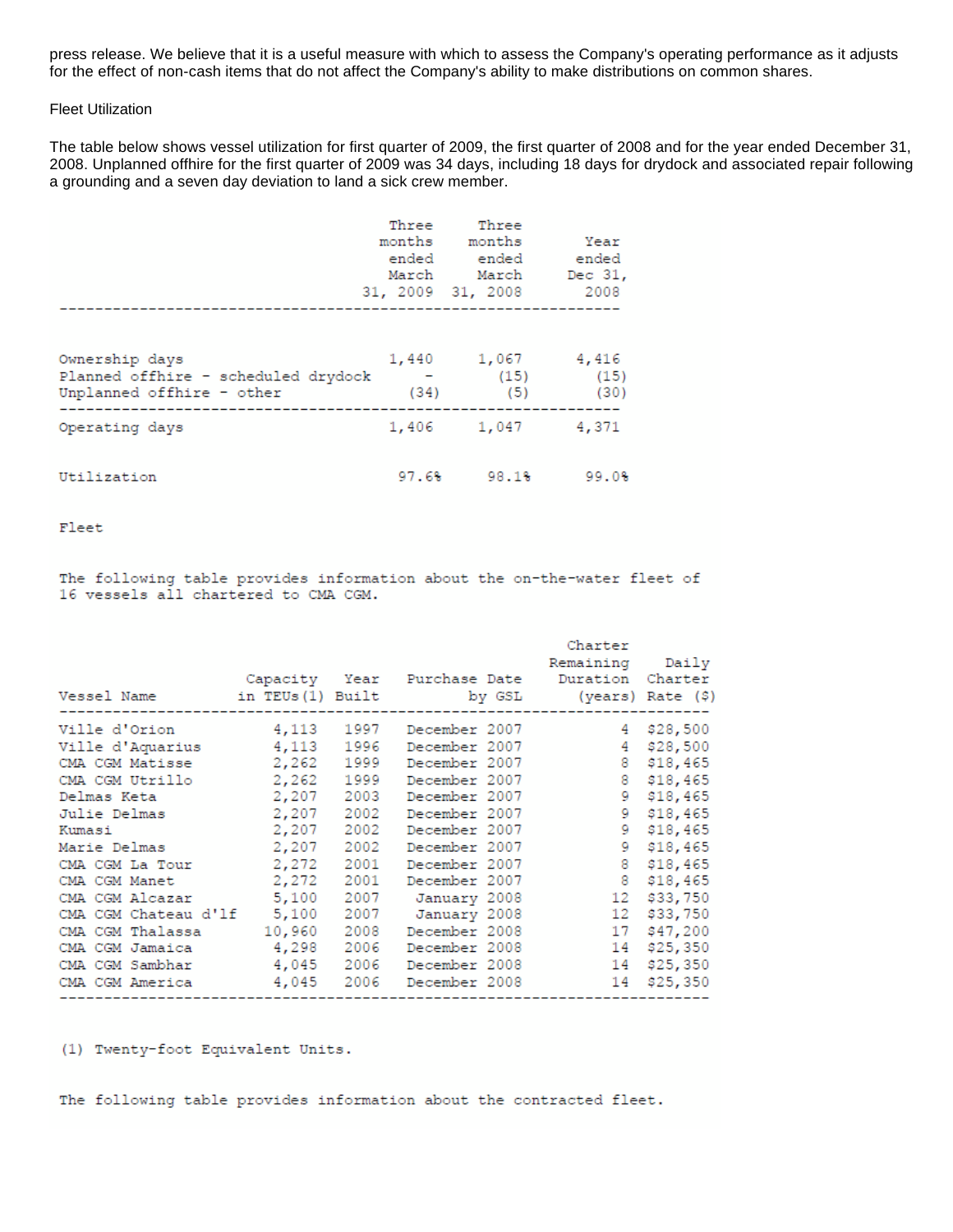|             | Capacity     | Year  | Estimated<br>Delivery<br>Date |                                   | Charter<br>Duration Charter | Dailv    |
|-------------|--------------|-------|-------------------------------|-----------------------------------|-----------------------------|----------|
| Vessel Name | in $TEUs(1)$ | Built |                               | to GSL Charterer (years) Rate(\$) |                             |          |
| CMA CGM     |              |       |                               |                                   |                             |          |
| Berlioz (2) | 6,627        |       | 2001 July 2009                | CMA CGM 12                        |                             | \$34,000 |
| Hull 789(3) | 4,250        | 2010  | October 2010                  |                                   | $ZISS 7-8(4)$               | \$28,000 |
| Hull 790(3) | 4,250        |       | 2010 December 2010            |                                   | $ZISS 7-8(4)$               | \$28,000 |

(1) Twenty-foot Equivalent Units.

(2) Contracted to be purchased from CMA CGM.

(3) Contracted to be purchased from German interests.

(4) Seven-year charter that could be extended up to eight years at charterer's option.

#### Conference Call and Webcast

Global Ship Lease will hold a conference call to discuss the Company's results for the quarter ended March 31, 2009 today Tuesday, May 19, 2009 at 11:00 a.m. Eastern Time. There are two ways to access the conference call:

(1) Dial-in: (877) 719-9801 or (719) 325-4809; Passcode: 6904731

Please dial in at least 10 minutes prior to 11:00 a.m. Eastern Time to ensure a prompt start to the call.

(2) Live Internet webcast and slide presentation: [http://www.globalshiplease.com](http://www.globalshiplease.com/)

If you are unable to participate at this time, a replay of the call will be available through Tuesday, June 2, 2009 at (888) 203- 1112 or (719) 457-0820. Enter the code 6904731 to access the audio replay. The webcast will also be archived the Company's website: [http://www.globalshiplease.com](http://www.globalshiplease.com/).

#### About Global Ship Lease

Global Ship Lease is a containership charter owner. Incorporated in the Marshall Islands Global Ship Lease commenced operations in December 2007 with a business of owning and chartering out containerships under long-term, fixed rate charters to world class container liner companies.

Global Ship Lease currently owns 16 vessels and has contracted to purchase an additional three vessels. The Company has a contract in place to purchase an additional vessel for \$82 million from CMA CGM, which is expected to be delivered in July of 2009 and also has contracts in place to purchase two newbuildings from German interests for approximately \$77 million each which are scheduled to be delivered in the fourth quarter of 2010.

Once all of the contracted vessels have been delivered by the end of 2010, Global Ship Lease will have a 19 vessel fleet with total capacity of 74,797 TEU and a weighted average age at that time of 6.1 years and an average remaining charter term of approximately eight years. All of the vessels including those contracted for future delivery are fixed on long-term charters.

Reconciliation of Non-U.S. GAAP Financial Measures

#### A. Cash Available for Common Dividends

Cash available for common dividends is a non-US GAAP measure and is reconciled to the interim unaudited financial information below. It represents net earnings adjusted for non-cash items including depreciation, amortization of deferred financing charges, accretion of earnings for intangible liabilities, charge for equity based incentive awards and change in fair value of derivatives. An allowance for the cost of future drydockings is also deducted, which due to their substantial and periodic nature could otherwise distort quarterly cashflow available for common dividends. Cash available for common dividends is a non-US GAAP quantitative measure used to assist in the assessment of the Company's ability to pay common dividends. Cash available for common dividends is not defined in accounting principles generally accepted in the United States and should not be considered to be an alternate to net earnings or any other financial metric required by such accounting principles. We believe that cash available for common dividends is a useful measure with which to assess the Company's operating performance as it adjusts for the effects of non-cash items that do not affect the Company's ability to make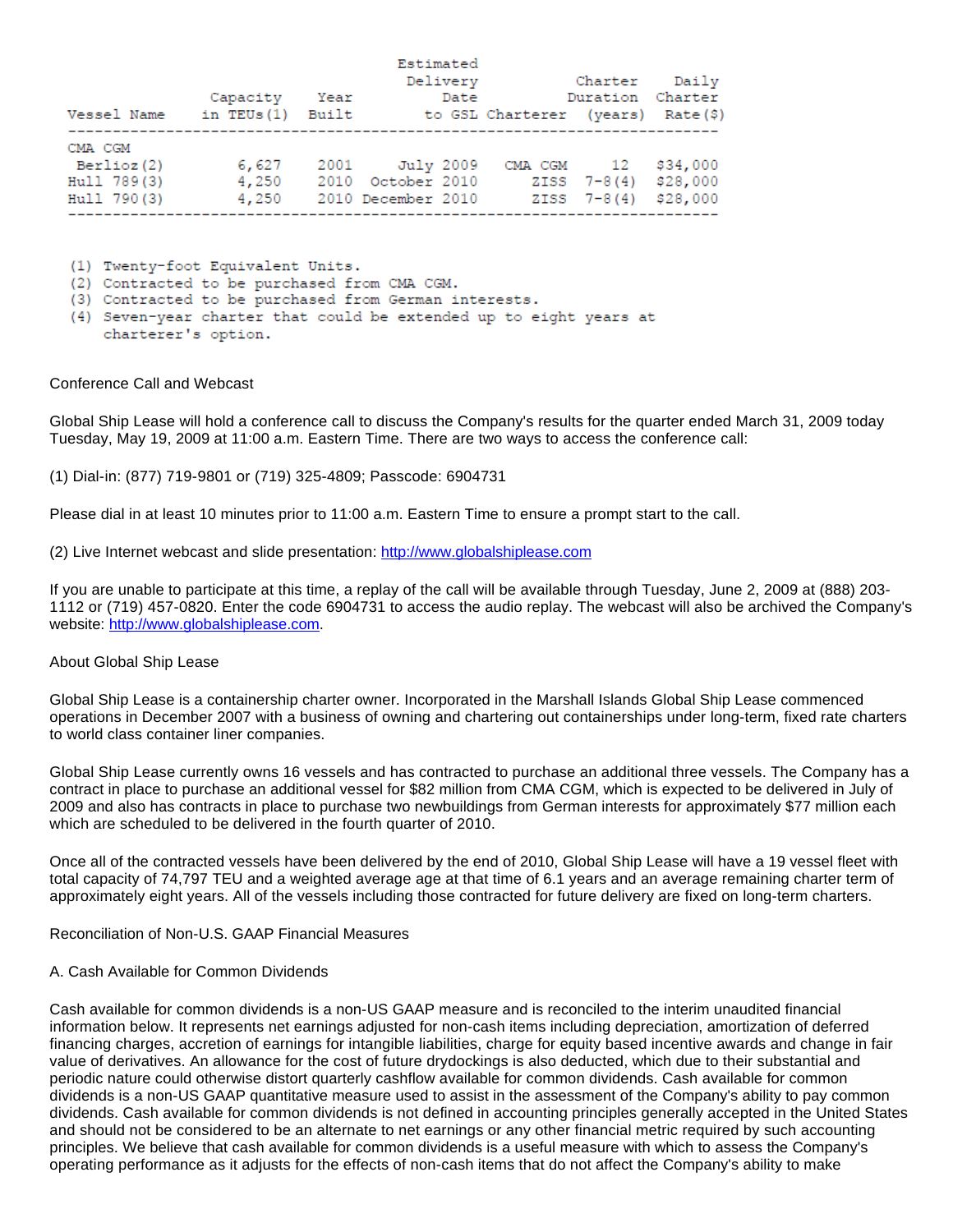distributions on common shares.

CASH AVAILABLE FOR COMMON DIVIDENDS - UNAUDITED

|            |                                              | Three<br>months<br>ended<br>March 31, 2009 |
|------------|----------------------------------------------|--------------------------------------------|
|            |                                              |                                            |
| Net income | (thousands of U.S. dollars)                  | 11,153                                     |
|            | Add: Depreciation                            | 8,786                                      |
|            | Charge for equity incentive awards           | 716                                        |
|            | Amortization of deferred financing fees      | 374                                        |
|            | Less: Change in value of derivatives         | (4, 309)                                   |
|            | Allowance for future dry-docks               | (900)                                      |
|            | Revenue accretion for intangible liabilities | (311)                                      |
|            | Deferred taxation                            | (207)                                      |
|            | Cash available for common dividends          | 15,302                                     |
|            | ________________________________             |                                            |

#### B. Normalized net earnings

Normalized net earnings is a non-US GAAP measure and is reconciled to the interim unaudited financial information below. It represents net earnings adjusted for the change in fair value of derivatives. Normalized net earnings is a non-GAAP quantitative measure which we believe will assist investors and analysts who often adjust reported net earnings for nonoperating items such as change in fair value of derivatives to eliminate the effect of non cash non-operating items that do not affect operating performance or cash for distribution as dividends. Normalized net earnings is not defined in accounting principles generally accepted in the United States and should not be considered to be an alternate to net earnings or any other financial metric required by such accounting principles. Normalized net earnings per share is calculated based on normalized net earnings and the weighted average number of shares in the relevant period.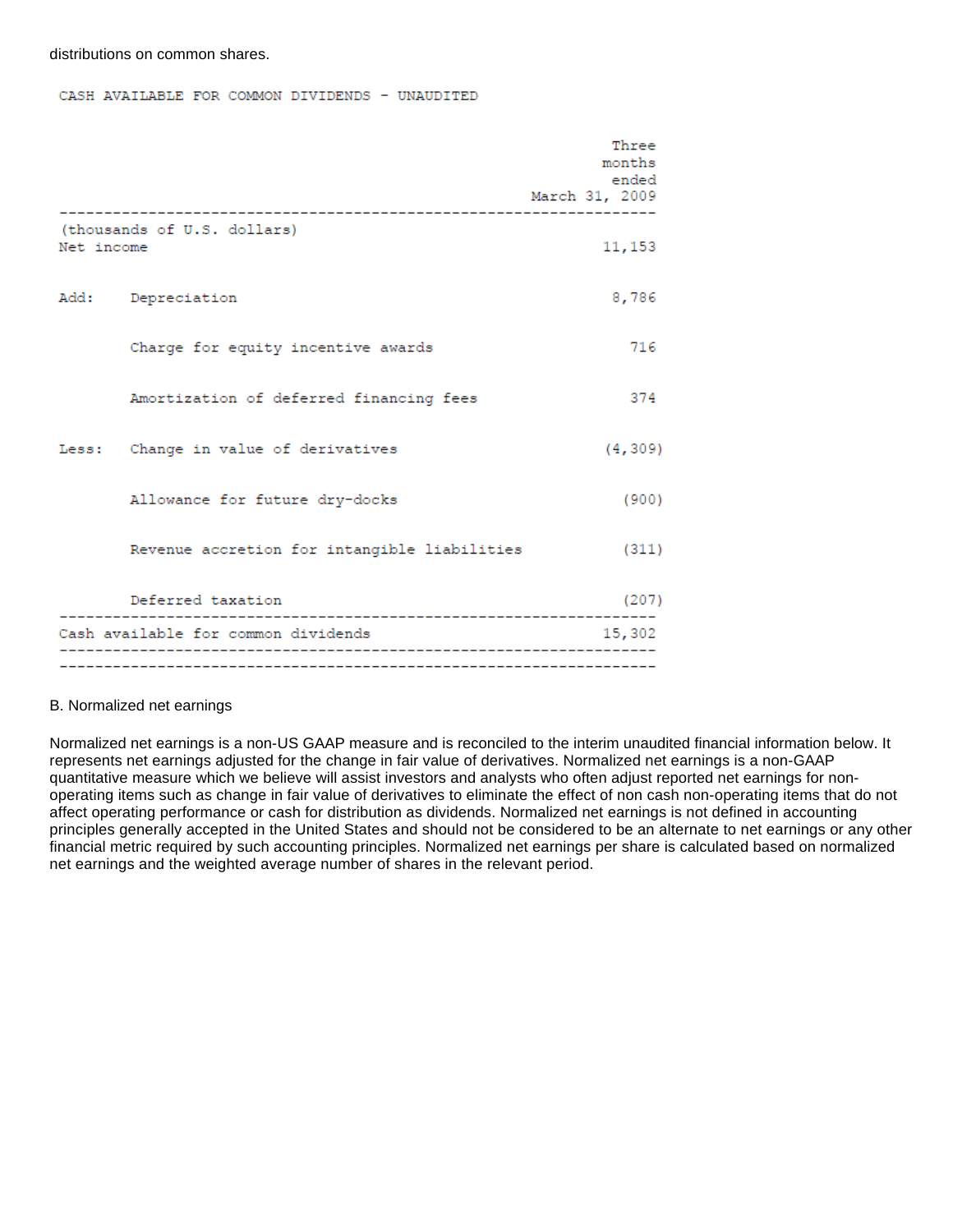| NORMALIZED NET EARNINGS - UNAUDITED       |                                                                     |                |
|-------------------------------------------|---------------------------------------------------------------------|----------------|
|                                           |                                                                     | Three          |
|                                           |                                                                     | months         |
|                                           |                                                                     | ended          |
|                                           |                                                                     | March 31, 2009 |
| share data)                               | (thousands of U.S. dollars except share and per                     |                |
| Net income                                |                                                                     | 11,153         |
|                                           | Adjust: Change in value of derivatives (4,309)                      |                |
| Normalized net earnings                   |                                                                     | 6,844          |
| shares outstanding (1)                    | Weighted average number of Class A and B common                     |                |
|                                           | Basic and diluted                                                   | 53,786,150     |
| Net income per share on reported earnings | Basic and diluted                                                   | 0.21           |
| Normalized net income per share           | Basic and diluted                                                   | 0.13           |
|                                           | (1) The usighted exerges number of shares (basic and diluted) evolv |                |

 $\frac{1}{2}$  and  $\frac{1}{2}$  and  $\frac{1}{2}$  and  $\frac{1}{2}$  and  $\frac{1}{2}$ 

(1) The weighted average number of shares (basic and diluted) excludes the effect of outstanding warrants and stock based incentive awards as these were anti dilutive at March 31, 2009.

#### Safe Harbor Statement

This communication contains forward-looking statements. Forward-looking statements provide Global Ship Lease's current expectations or forecasts of future events. Forward-looking statements include statements about Global Ship Lease's expectations, beliefs, plans, objectives, intentions, assumptions and other statements that are not historical facts. Words or phrases such as "anticipate," "believe," "continue," "estimate," "expect," "intend," "may," "ongoing," "plan," "potential," "predict," "project," "will" or similar words or phrases, or the negatives of those words or phrases, may identify forward-looking statements, but the absence of these words does not necessarily mean that a statement is not forward-looking. These forwardlooking statements are based on assumptions that may be incorrect, and Global Ship Lease cannot assure you that these projections included in these forward-looking statements will come to pass. Actual results could differ materially from those expressed or implied by the forward-looking statements as a result of various factors.

The risks and uncertainties include, but are not limited to:

- future operating or financial results;

- expectations regarding the strength of the future growth of the shipping industry, including the rate of annual demand growth in the international containership industry;

- future payments of dividends and the availability of cash for payment of dividends;
- Global Ship Lease's expectations relating to dividend payments and forecasts of its ability to make such payments;
- future acquisitions, business strategy and expected capital spending;
- operating expenses, availability of crew, number of off-hire days, drydocking and survey requirements and insurance costs;
- general market conditions and shipping industry trends, including charter rates and factors affecting supply and demand;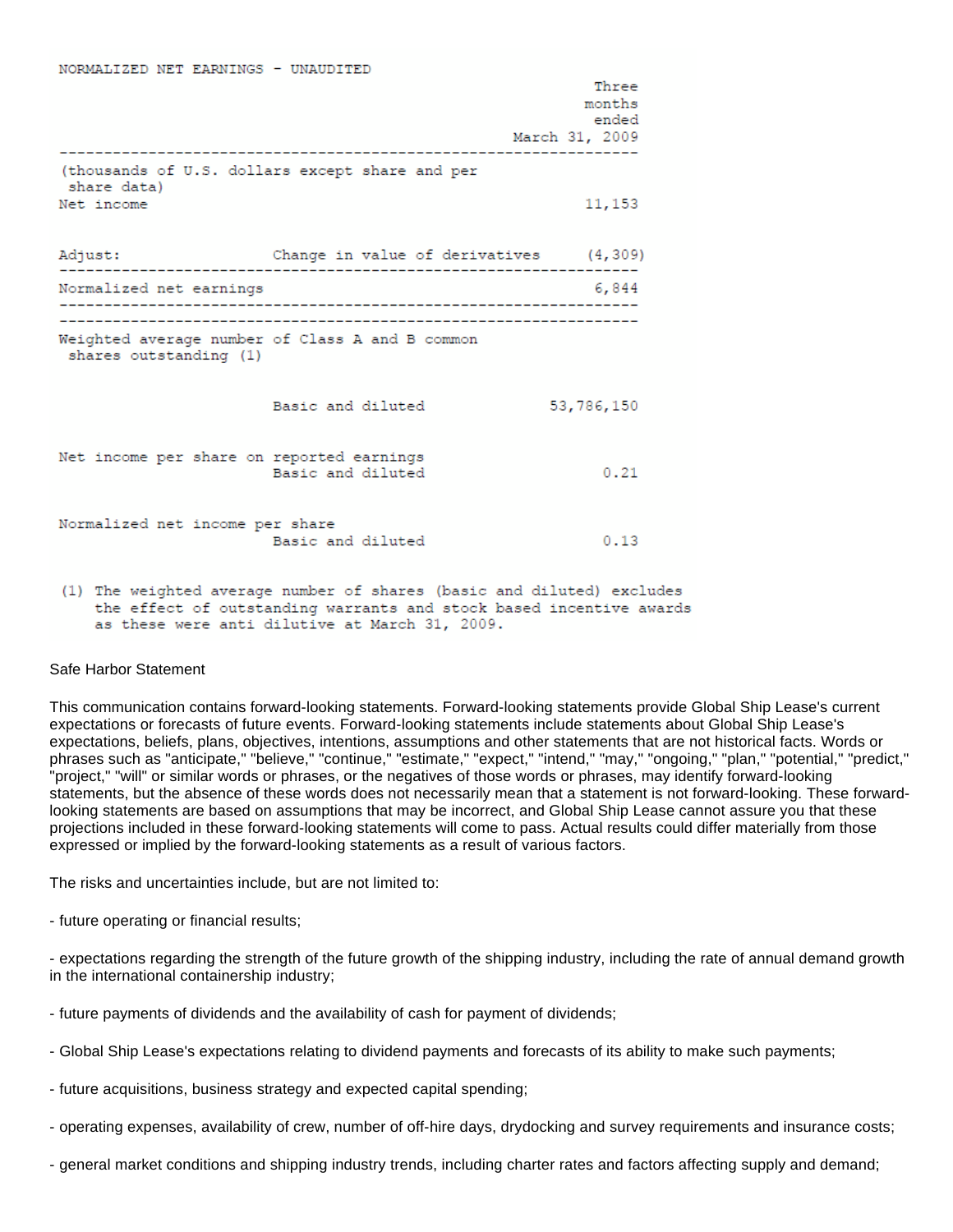- Global Ship Lease's ability to repay its credit facility and grow using the available funds under its credit facility;
- assumptions regarding interest rates and inflation;
- change in the rate of growth of global and various regional economies;
- risks incidental to vessel operation, including discharge of pollutants and vessel collisions;

- Global Ship Lease's financial condition and liquidity, including its ability to obtain additional financing in the future to fund capital expenditures, acquisitions and other general corporate activities;

- estimated future capital expenditures needed to preserve its capital base;

- Global Ship Lease's expectations about the availability of ships to purchase, the time that it may take to construct new ships, or the useful lives of its ships;

- Global Ship Lease's continued ability to enter into long-term, fixed-rate charters;

- Global Ship Lease's ability to capitalize on its management team's and board of directors' relationships and reputations in the containership industry to its advantage;

- changes in governmental and classification societies' rules and regulations or actions taken by regulatory authorities;
- expectations about the availability of insurance on commercially reasonable terms;
- unanticipated changes in laws and regulations; and
- potential liability from future litigation.

Forward-looking statements are subject to known and unknown risks and uncertainties and are based on potentially inaccurate assumptions that could cause actual results to differ materially from those expected or implied by the forward-looking statements. Global Ship Lease's actual results could differ materially from those anticipated in forward-looking statements for many reasons specifically as described in Global Ship Lease's filings with the SEC. Accordingly, you should not unduly rely on these forward-looking statements, which speak only as of the date of this communication. Global Ship Lease undertakes no obligation to publicly revise any forward-looking statement to reflect circumstances or events after the date of this communication or to reflect the occurrence of unanticipated events. You should, however, review the factors a risks Global Ship Lease describes in the reports it will file from time to time with the SEC after the date of this communication.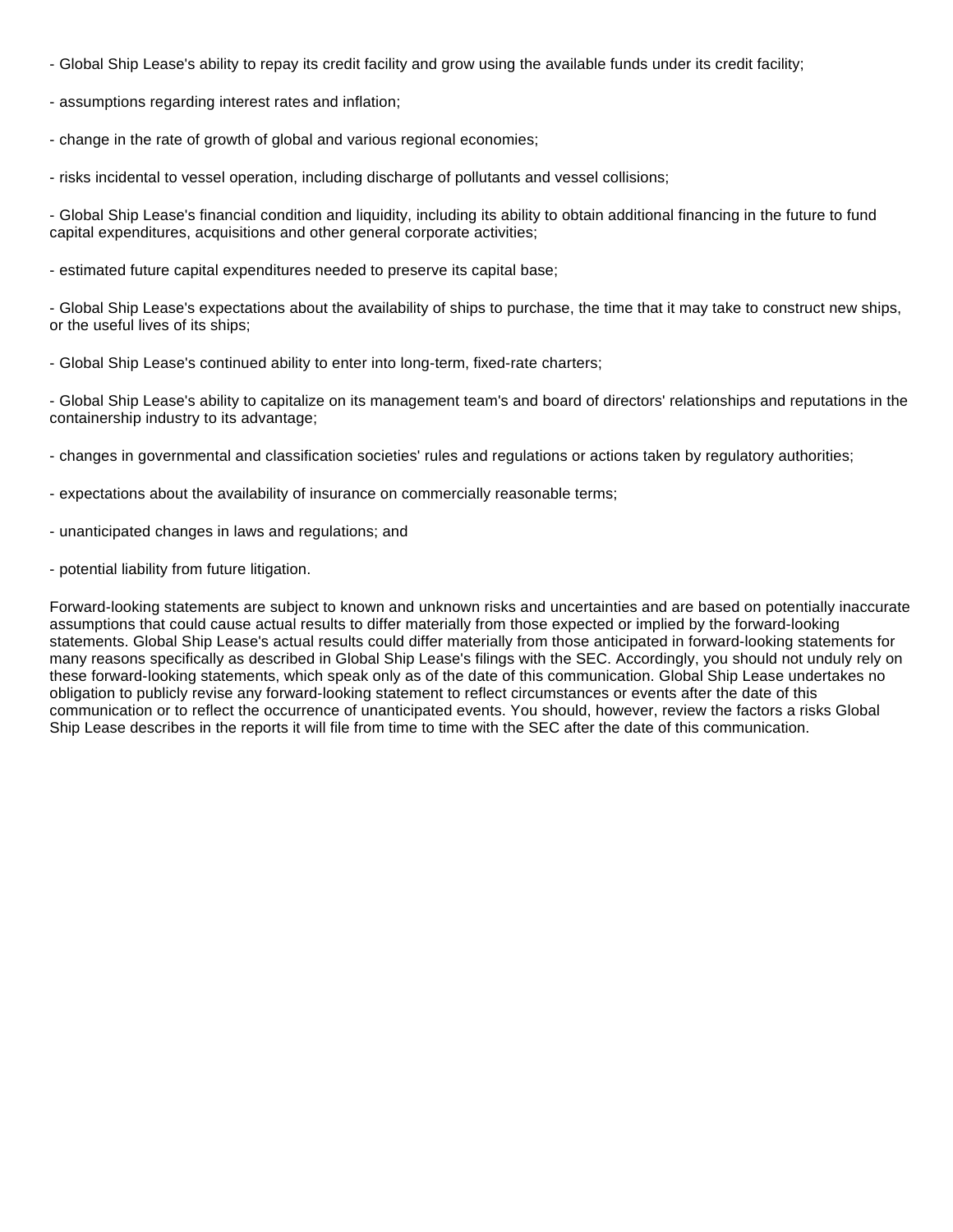#### Interim Unaudited Combined Balance Sheets

The interim unaudited combined financial information up to March 31, 2009 includes two distinct reporting periods (i) before August 15, 2008 ("Predecessor") and (ii) from August 15, 2008 ("Successor"), which relate to the period preceding the merger with Marathon Acquisition Corp and the period succeeding the merger, respectively.

(Expressed in thousands of U.S. dollars)

|                                                                    |                       | March 31, December 31,<br>2009 2008 |
|--------------------------------------------------------------------|-----------------------|-------------------------------------|
|                                                                    | .                     | Successor Successor                 |
| Assets                                                             |                       |                                     |
| Cash and cash equivalents<br>Restricted cash                       | \$25,383<br>3,026     | \$26,363<br>3,026                   |
| Accounts receivable                                                | 912                   | 638                                 |
| Prepaid expenses<br>Other receivables<br>Deferred financing costs  | 638<br>1,160<br>1,008 | 734<br>1,713<br>- 526               |
|                                                                    |                       |                                     |
| Total current assets                                               |                       | 32,127 33,000                       |
| Vessels in operation<br>Vessel deposits                            | 15,780                | 898,048 906,896<br>15,720           |
| Other fixed assets                                                 | 18                    | 21                                  |
| Intangible assets - purchase agreement<br>Deferred financing costs | 7,840<br>5,568        | 7,840<br>3,131                      |
|                                                                    |                       |                                     |
| Total non-current assets                                           |                       | 927,254 933,608                     |
|                                                                    |                       |                                     |
| Total Assets                                                       |                       | \$959,381 \$966,608                 |
|                                                                    |                       |                                     |

Liabilities and Stockholders' Equity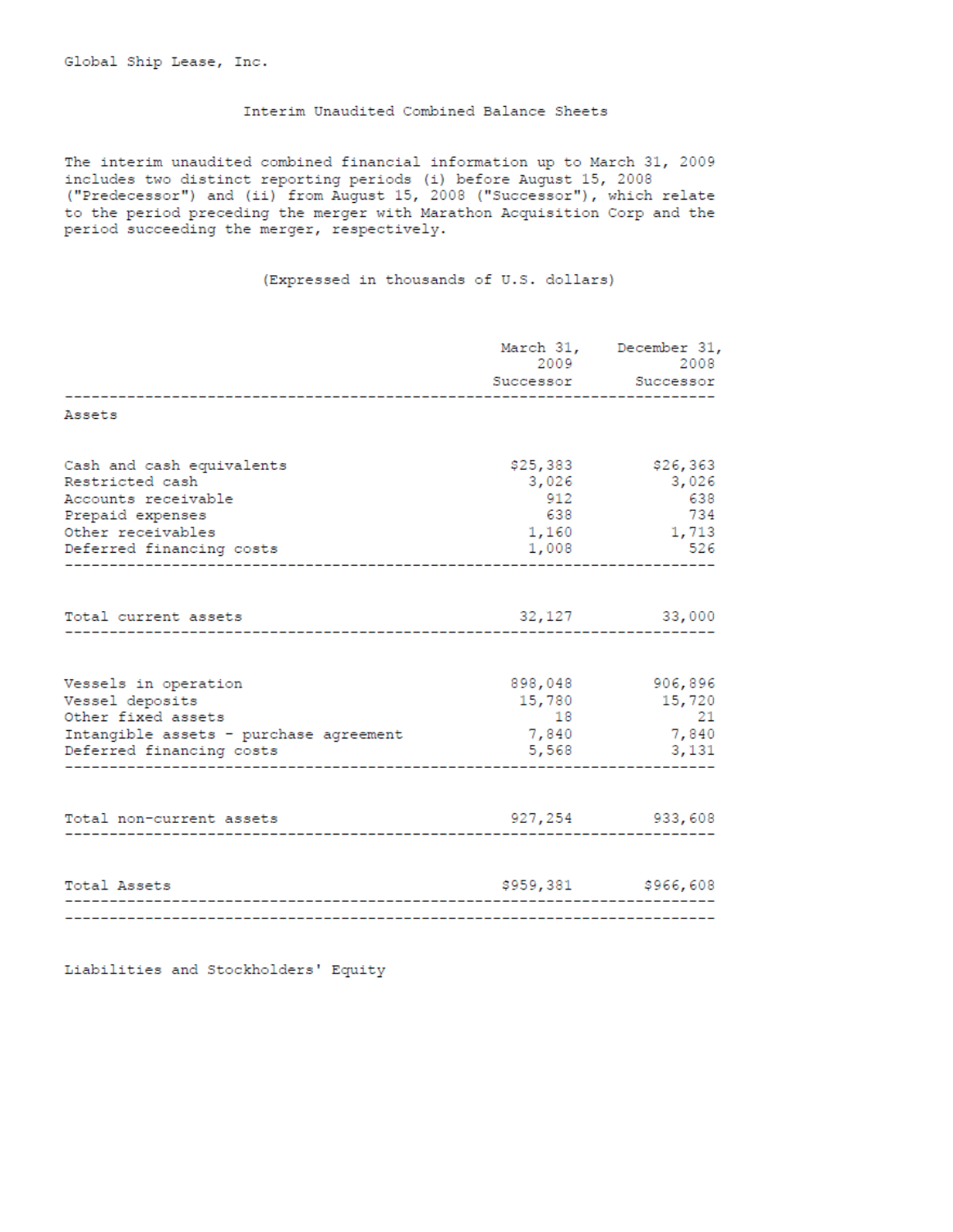| Intangible liability - charter agreements<br>Accounts payable<br>Accrued expenses<br>Derivative instruments                                                          | \$1,863<br>275                 | \$1,608<br>36<br>4,092 6,436<br>12,152 10,940 |
|----------------------------------------------------------------------------------------------------------------------------------------------------------------------|--------------------------------|-----------------------------------------------|
| Total current liabilities                                                                                                                                            | 18,382                         | 19,020                                        |
| Long term debt<br>Preferred shares<br>Intangible liability - charter agreements 25,782 26,348<br>Derivative instruments                                              | 30,580                         | 542,100 542,100<br>48,000 48,000<br>36,101    |
| Total long-term liabilities                                                                                                                                          | 646,462 652,549                |                                               |
| Total Liabilities                                                                                                                                                    | \$664,844 \$671,569            |                                               |
| Stockholders' Equity                                                                                                                                                 |                                |                                               |
| Class A Common stock - authorized<br>214,000,000 shares with a \$.01 par value;<br>46,380,194 shares issued<br>and outstanding                                       | 464                            | 339                                           |
| Class B Common stock - authorized<br>20,000,000 shares with a \$.01 par value;<br>7,405,956 shares issued<br>and outstanding                                         | 74                             | 74                                            |
| Class C Common stock - authorized<br>15,000,000 shares with a \$.01 par value;<br>12,375,000 shares issued, converted to<br>class A common shares on January 1, 2009 |                                | 124                                           |
| Retained (deficit)<br>Net income (loss) for the period<br>Additional paid in capital                                                                                 | (65, 679)<br>11,153<br>348,525 | (9, 338)<br>(43,970)<br>347,810               |
| Total Stockholders' Equity                                                                                                                                           | 294,537                        | 295,039                                       |

### Liabilities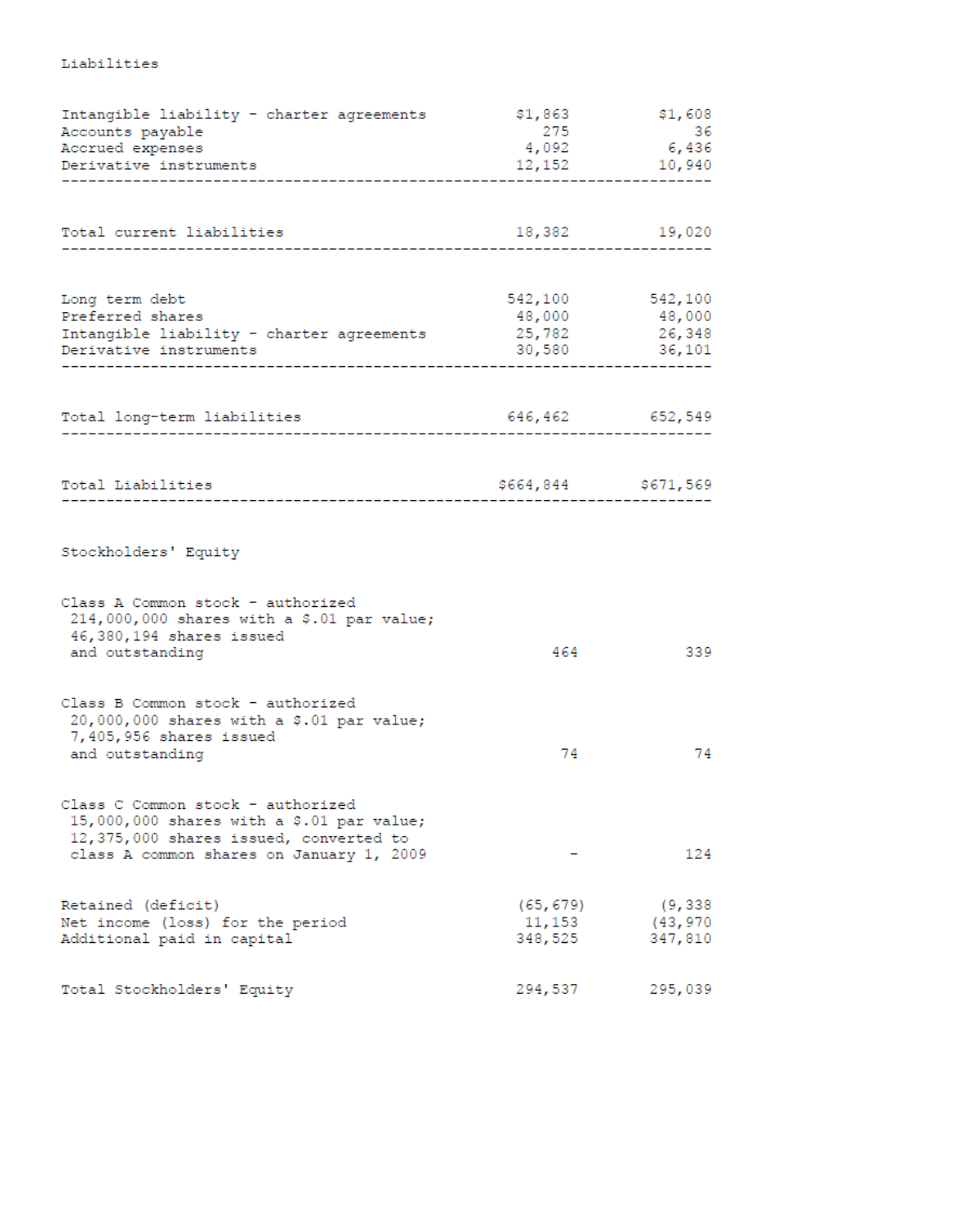| Total Liabilities and Stockholders' Equity |  | \$959,381 | \$966,608 |
|--------------------------------------------|--|-----------|-----------|
|                                            |  |           |           |

Global Ship Lease, Inc.

Interim Unaudited Combined Statements of Income

The interim unaudited combined financial information up to March 31, 2009 includes two distinct reporting periods (i) before August 15, 2008 ("Predecessor") and (ii) from August 15, 2008 ("Successor"), which relate<br>to the period preceding the merger with Marathon Acquisition Corp and the period succeeding the merger, respectively.

(thousands of U.S. dollars except share data)

|                                                                                                                                                      | 2009 - 100                       | Three months ended March 31,<br>2008<br>Successor Predecessor                                                                                                                                                                                                                                                                                                                       |
|------------------------------------------------------------------------------------------------------------------------------------------------------|----------------------------------|-------------------------------------------------------------------------------------------------------------------------------------------------------------------------------------------------------------------------------------------------------------------------------------------------------------------------------------------------------------------------------------|
| Operating Revenues<br>Voyage revenue<br>Time charter revenue                                                                                         | 35,008                           | $$^{\circ}$$ $$^{\circ}$$ $$^{\circ}$$ $$^{\circ}$$ $$^{\circ}$$ $$^{\circ}$$ $$^{\circ}$$ $$^{\circ}$$ $$^{\circ}$$ $$^{\circ}$$ $$^{\circ}$$ $$^{\circ}$$ $$^{\circ}$$ $$^{\circ}$$ $$^{\circ}$$ $$^{\circ}$$ $$^{\circ}$$ $$^{\circ}$$ $$^{\circ}$$ $$^{\circ}$$ $$^{\circ}$$ $$^{\circ}$$ $$^{\circ}$$ $$^{\circ}$$ $$^{\circ}$$ $$^{\circ}$$ $$^{\circ}$$ $$^{\circ$<br>21,822 |
|                                                                                                                                                      |                                  | 35,008 23,894                                                                                                                                                                                                                                                                                                                                                                       |
| Operating Expenses<br>Voyage expenses<br>Vessel operating expenses<br>Depreciation<br>General and administrative<br>Other operating (income) expense | 10,722<br>8,786<br>2,140<br>(56) | 1,944<br>7,345<br>5,020<br>722<br>280<br>------------------------------                                                                                                                                                                                                                                                                                                             |
| Total operating expenses                                                                                                                             | 21,592                           | 15,311                                                                                                                                                                                                                                                                                                                                                                              |
| Operating Income                                                                                                                                     | 13,416                           | 8,583                                                                                                                                                                                                                                                                                                                                                                               |

Non Operating Income (Expense)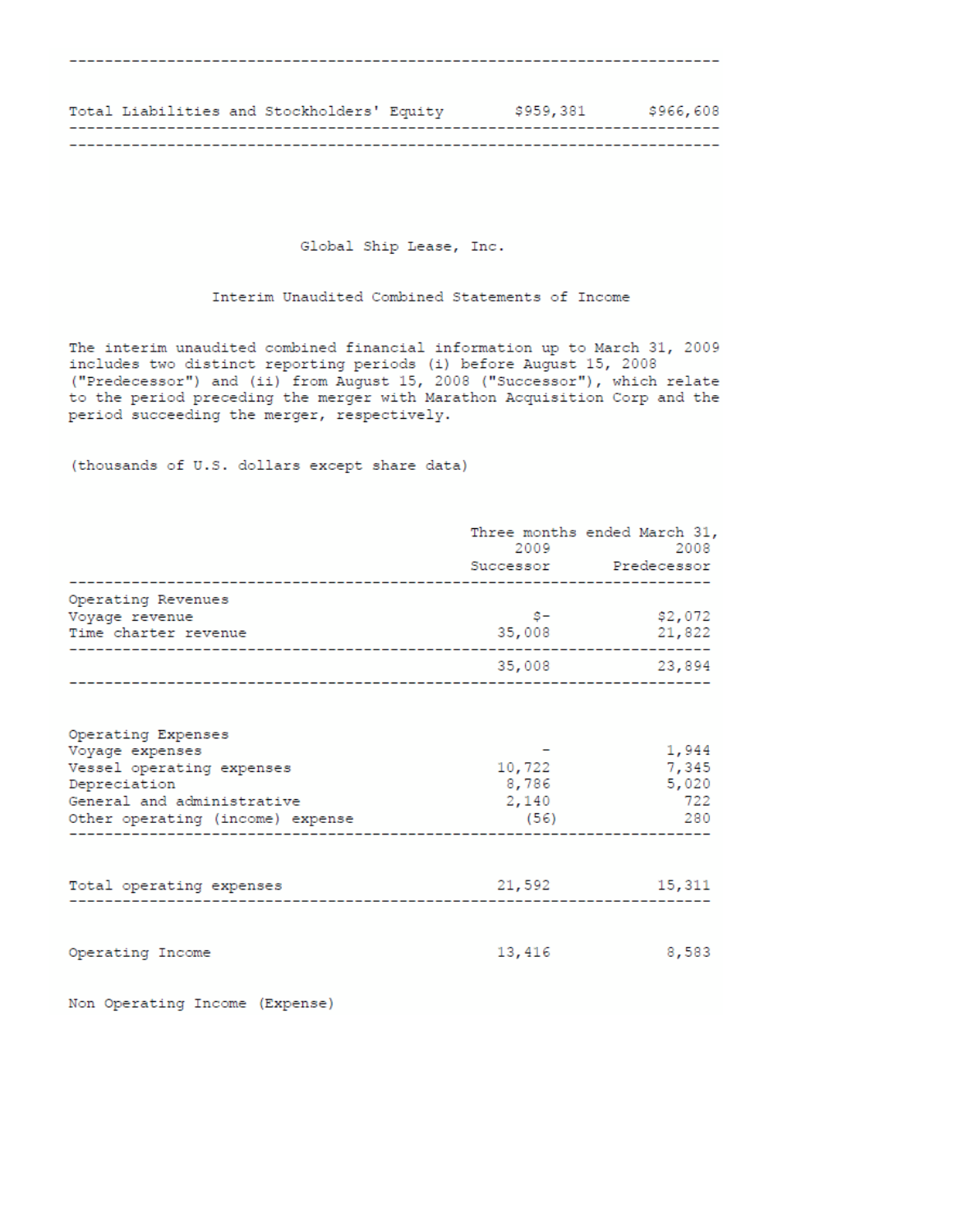| Interest income<br>Interest expense                                                  | 142<br>(4, 654) | 302<br>(8, 234) |
|--------------------------------------------------------------------------------------|-----------------|-----------------|
| Realized and unrealized gain on interest<br>rate derivatives                         | 2,275           |                 |
|                                                                                      |                 |                 |
| Income before Income Taxes                                                           | 11,179          | 651             |
| Income taxes                                                                         | (26)            | (16)            |
| Net Income                                                                           | \$11,153        | \$635           |
|                                                                                      |                 |                 |
| Weighted average number of common shares<br>outstanding basic and diluted            | n/a             | 100             |
| Net income (loss) per share in \$ per<br>share basic and diluted                     | n/a             | (6)             |
| Weighted average number of Class A common<br>shares outstanding<br>Basic and diluted | 46,380,194      | n/a             |
| Net income (loss) in \$ per share amount<br>Basic and diluted                        | \$0.23          | n/a             |
| Weighted average number of Class B common<br>shares outstanding<br>Basic and diluted | 7,405,956       | n/a             |
| Net income (loss) in \$ per share amount<br>Basic and diluted                        | \$0.07          | n/a             |

Global Ship Lease, Inc.

Interim Unaudited Combined Statements of Cash Flows

The interim unaudited combined financial information up to March 31, 2009 includes two distinct reporting periods (i) before August 15, 2008<br>("Predecessor") and (ii) from August 15, 2008 ("Successor"), which relate to the period preceding the merger with Marathon Acquisition Corp and the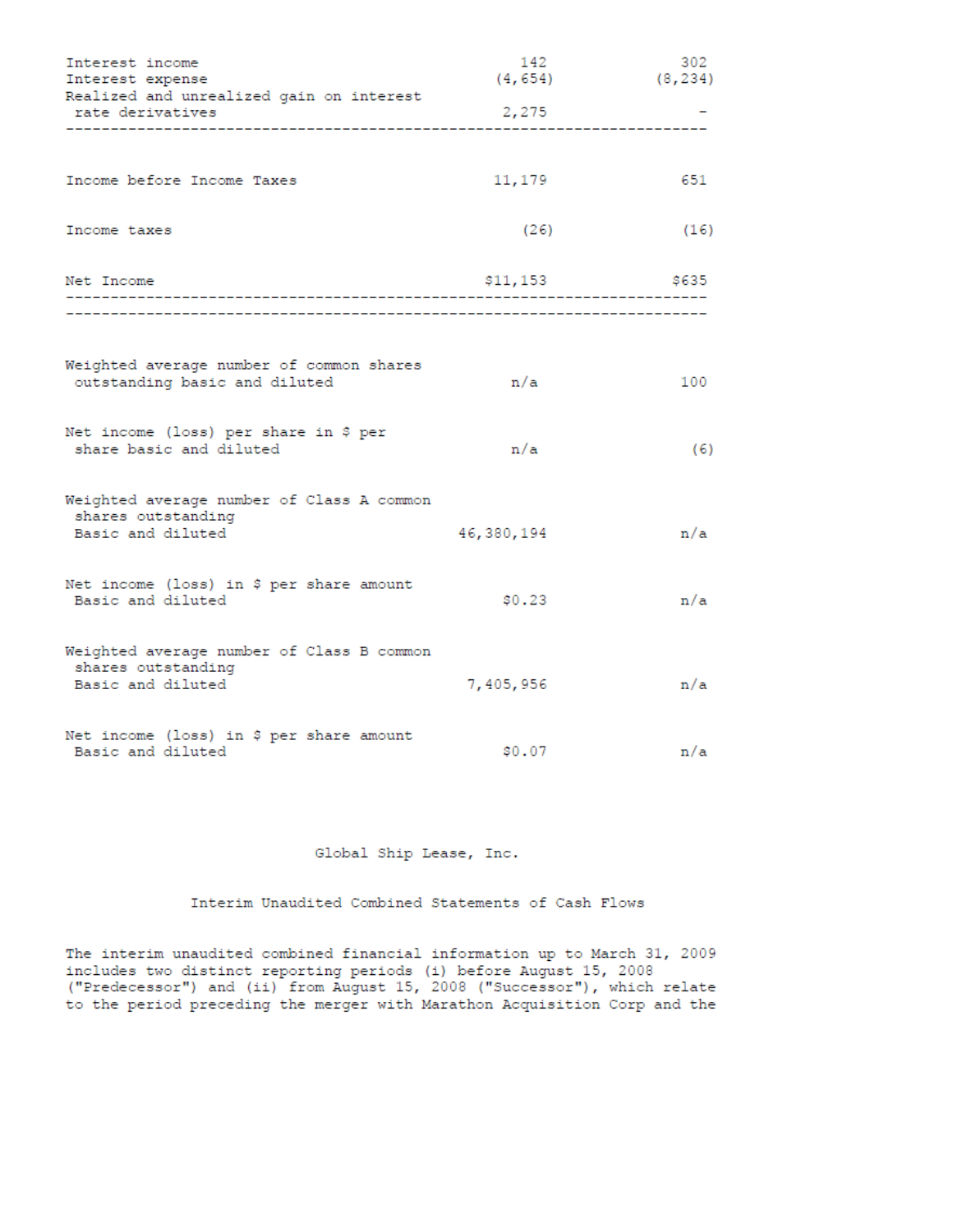## (thousands of U.S. dollars)

|                                                                     | 2009      | Three months ended March, 31<br>2008 |
|---------------------------------------------------------------------|-----------|--------------------------------------|
|                                                                     | Successor | Predecessor                          |
| Cash Flows from Operating Activities                                |           |                                      |
| Net income                                                          | \$11,153  | \$635                                |
| Adjustments to Reconcile Net Income                                 |           |                                      |
| to Net Cash provided by Operating Activities                        |           |                                      |
| Depreciation                                                        | 8,786     | 5,020                                |
| Amortization of deferred financing costs                            | 374       | 190                                  |
| Change in fair value of certain financial<br>derivative instruments | (4, 309)  | 111                                  |
| Intangible liability amortization                                   | (311)     |                                      |
|                                                                     |           |                                      |
| Settlements of hedges which do not qualify                          |           |                                      |
| for hedge accounting                                                | 2,034     |                                      |
| Share-based compensation                                            | 716       |                                      |
| Decrease (increase) in other receivables and                        |           |                                      |
| prepaid expenses<br>(Decrease) in amounts payable and other         | 386       | (1, 943)                             |
| liabilities                                                         | (1, 531)  | (1, 322)                             |
| Decrease in inventories                                             |           | 1,613                                |
| Periodic costs relating to drydocks                                 |           | (410)                                |
|                                                                     |           |                                      |
| Net Cash Provided by Operating Activities 17,298                    |           | 3,894                                |
|                                                                     |           |                                      |
| Cash Flows from Investing Activities                                |           |                                      |
| Settlements of hedges which do not qualify                          |           |                                      |
| for hedge accounting                                                | (2, 034)  |                                      |
| Cash paid for purchases of vessels and vessel                       |           |                                      |
| prepayments                                                         | (580)     |                                      |
|                                                                     |           |                                      |
| Net Cash Used in Investing Activities                               | (2, 614)  |                                      |
|                                                                     |           |                                      |
| Cash Flows from Financing Activities                                |           |                                      |
| Variation in restricted cash                                        |           | 188,000                              |
| Issuance costs of debt                                              | (3, 293)  | (276)                                |
| Dividend payments                                                   | (12, 371) |                                      |
| (Decrease) in amount due to CMA CGM                                 |           | (188, 716)                           |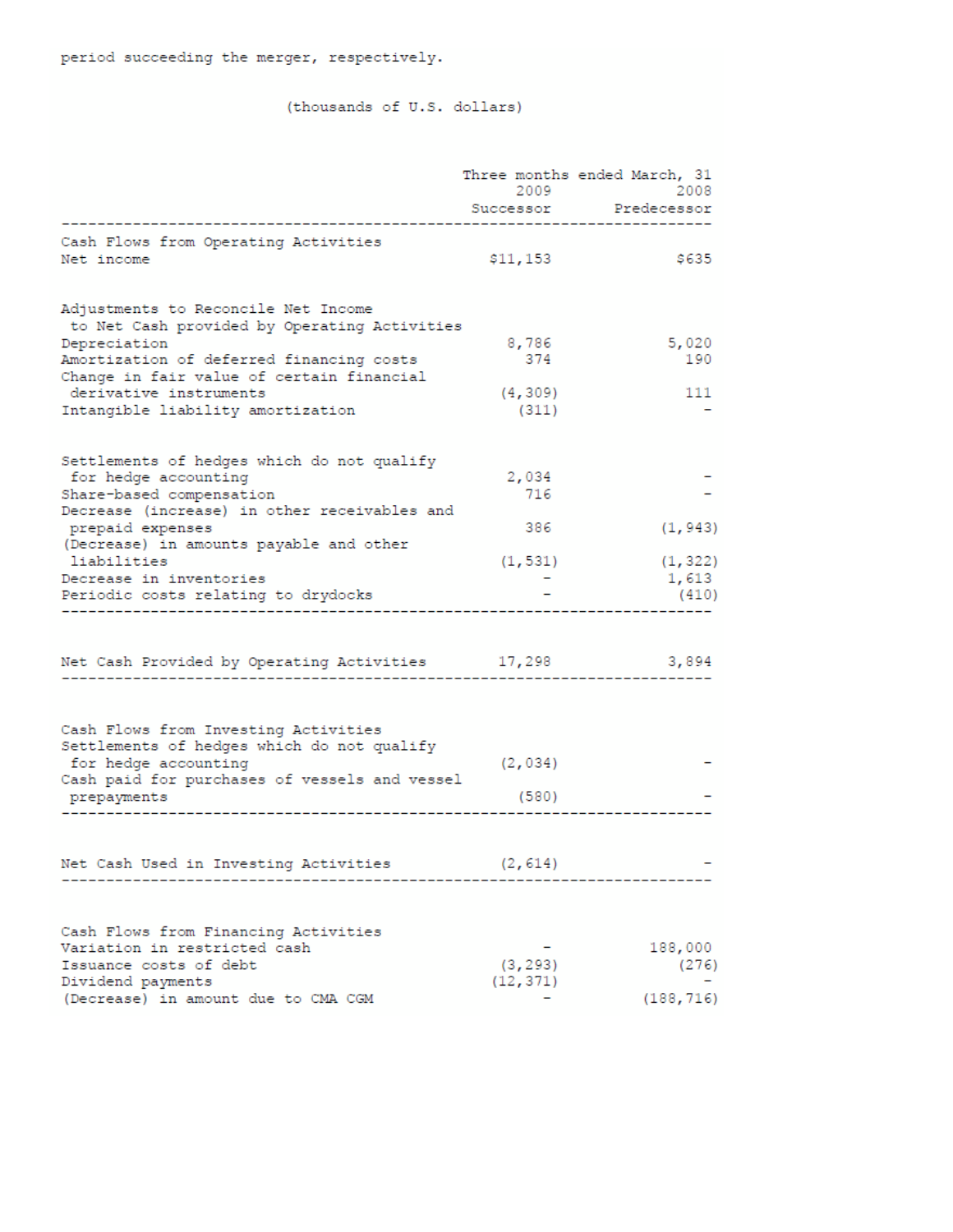| Deemed distribution to CMA CGM                            |       | (505)                  |
|-----------------------------------------------------------|-------|------------------------|
|                                                           |       |                        |
| Net Cash Used in Financing Activities                     |       | $(15, 664)$ $(1, 497)$ |
| Net (Decrease) / Increase in Cash and Cash<br>Equivalents | (980) | 2,397                  |
|                                                           |       |                        |
| Cash and Cash Equivalents at start of Period 26,363 1,891 |       |                        |
|                                                           |       |                        |
| Cash and Cash Equivalents at end of Period 25,383         |       | 4,288                  |
|                                                           |       |                        |

Global Ship Lease, Inc.

### Operating Segments

Segment information reported below has been prepared on the same basis that it is reported internally to the Company's chief operating decision maker. The Company operated under two business models from which it derives its revenues reported within this summary financial information: (i) the provision of vessels by the Company under time charters to container shipping companies and (ii) freight revenues generated by the containerized transportation of a broad range of industrial and consumer goods by the predecessor group. There are no transactions between reportable segments. Following the delivery of the initial 12 vessels in December 2007 and January 2008, the activity consists solely of the ownership and provision of vessels for container shipping under time charters.

The "Adjustment" column in the table below includes the elimination of the containerized transportation activity performed by the predecessor up to March 31, 2008.

During the three months ended March 31, 2009 and 2008 the activities can be analyzed as follows: